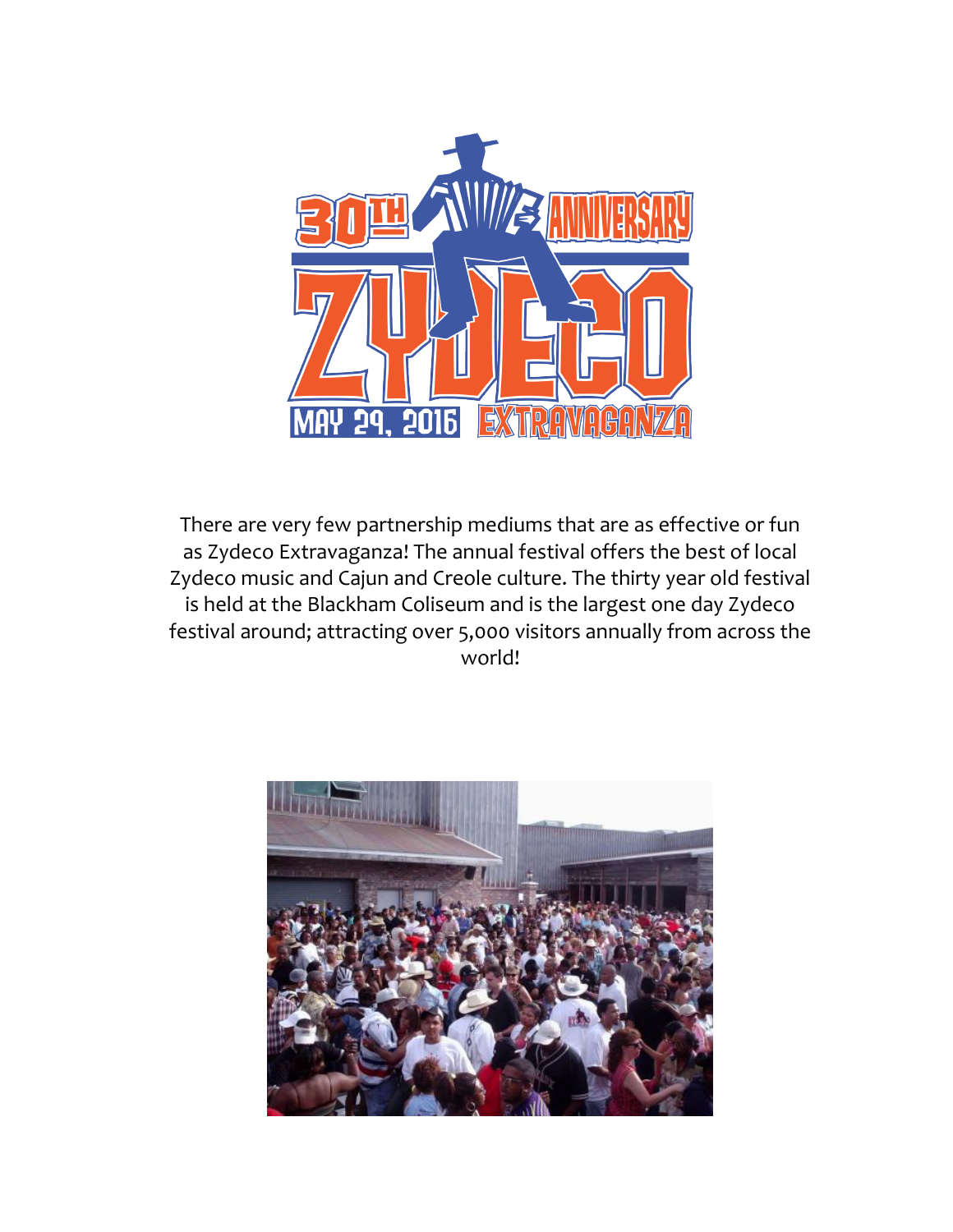# **ABOUT US**

Zydeco Extravaganza was began 30 years ago by the Cravins family in an attempt to revitalize the suffering Creole culture. Since then, the culture has seen an unprecedented renaissance and Zydeco Extravaganza has become the largest one day Zydeco festival in the world, drawing thousands of music lovers to the annual celebration each Memorial Day weekend.



## THE DAILY ADVERTISER

### **Marking 25 Years**

Written by Judy Bastien

**Word has been getting out about the 25th anniversary of the Zydeco Extravaganza.**

**"We've been getting calls from all over the place," said organizer Dustin Cravins. "I got a call earlier in the week from Nairobi (in Kenya, Africa). This guy who works for the State Department is flying in for the Zydeco Extravaganza from Nairobi. He said he wouldn't miss it for the world."**

**The music festival, which will be held Sunday at Evangeline Downs, has drawn about 3,000 people from around the United States. This year, Cravins said, from all indications, there will be closer to 5,000 or 6,000.**

**Cravins will host the event with his uncle, Charles Cravins. The original hosts were Charles Cravins and Dustin Cravins' father, Mayor Don Cravins. The brothers also hosted the "Zydeco**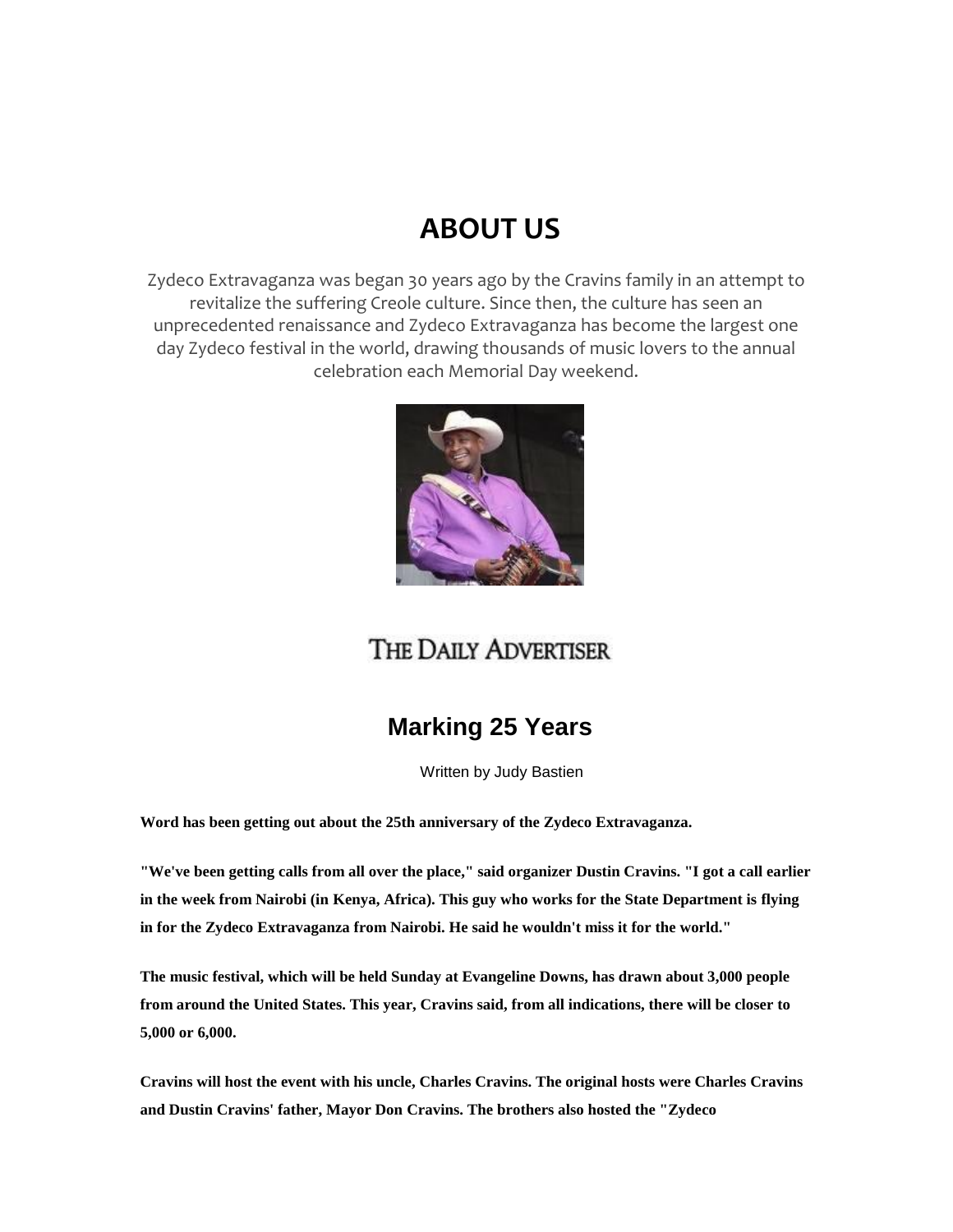**Extravaganza" program on television, had a radio show and founded the Cravins Brothers' Trail ride.**

**"When (the festival) started out, it was the Cravins family," Cravins said. "My aunts and my grandmother prepared the food."**

**The festival has grown since those early days. It will be held on two stages and will feature 10 zydeco bands.**

"**One stage is in the paddock area for diehards who feel a festival can't be a festival unless it's outside," Cravins said. "And the second stage is inside in the Event Center."**

**Among those 10 bands are Leon Chavis, Brian Jack, Grammy-nominated Geno Delafose, Chris Ardoin and NuStep, and Keith Frank.**

**And for the occasion, all the original members of the iconic Zydeco Force will be together for a reunion performance.**

**"They shook the world when they started in 1988," Cravins said. "For 20 years, they were the hottest band in zydeco music."**

**In addition to live bands that have played the festival over the past 25 years, organizers will give the crowd a look back at past performances.**

**"We're going to be showing footage on the big screens," Cravins said. "We'll show video of different stars that have graced the stage."**

**The Zydeco Extravaganza has endured because of what it has offered, including a family-style atmosphere, Cravins said.**

**"The festival is a kind of showcase of our culture — the music, the language, the food, the camaraderie," he said. "That's why zydeco has been so successful. It embodies how we live. "The festival has remained genuine, Cravins said.**

**"It's not a commercial festival," he said. "We don't believe in all those gimmicks.**

**"Folks who come from out of state love it because they get to see us in our element.**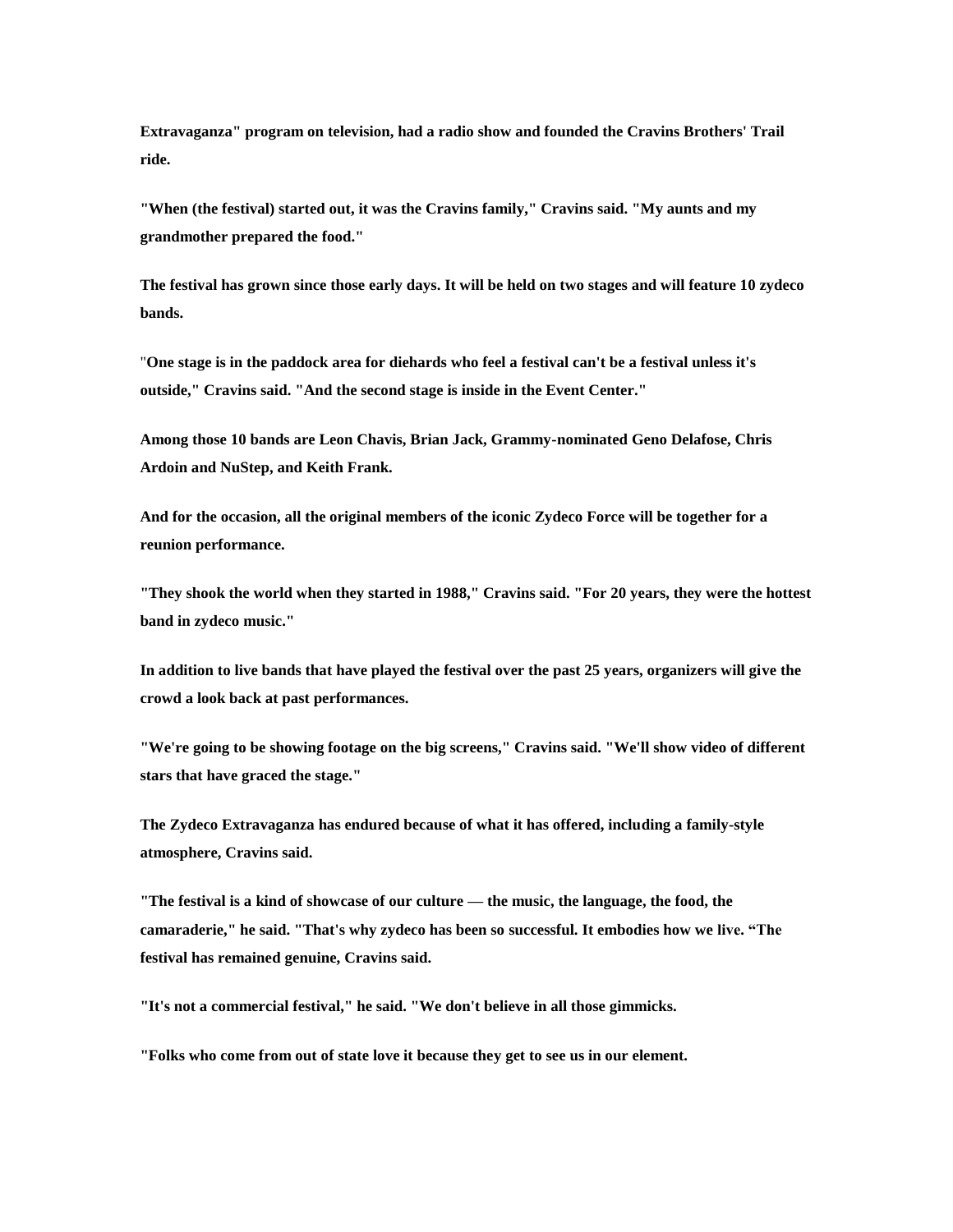

# **Available Packages**

### **Gold Sponsor Package (Accordion Package)**

- Presenting Sponsor (example: Pepsi presents Zydeco Extravaganza)
- Stage Sponsorship
- Website Sponsorship
- Logo Placement on all Collateral (Flyers, posters, tickets, direct mail and newspaper)
- Sponsorship Mention in All Radio and Television Advertising
- 50 Complimentary tickets to Zydeco Extravaganza (\$1,000 Value)
- Access to hospitality suite on day of the event
- Booth Space for Demonstrations and/or Merchandise
- Stage Presentations between Performances
- 10 All Access Passes
- Estimated Value: \$15,000
- Total Cost of Investment: **\$10,000**